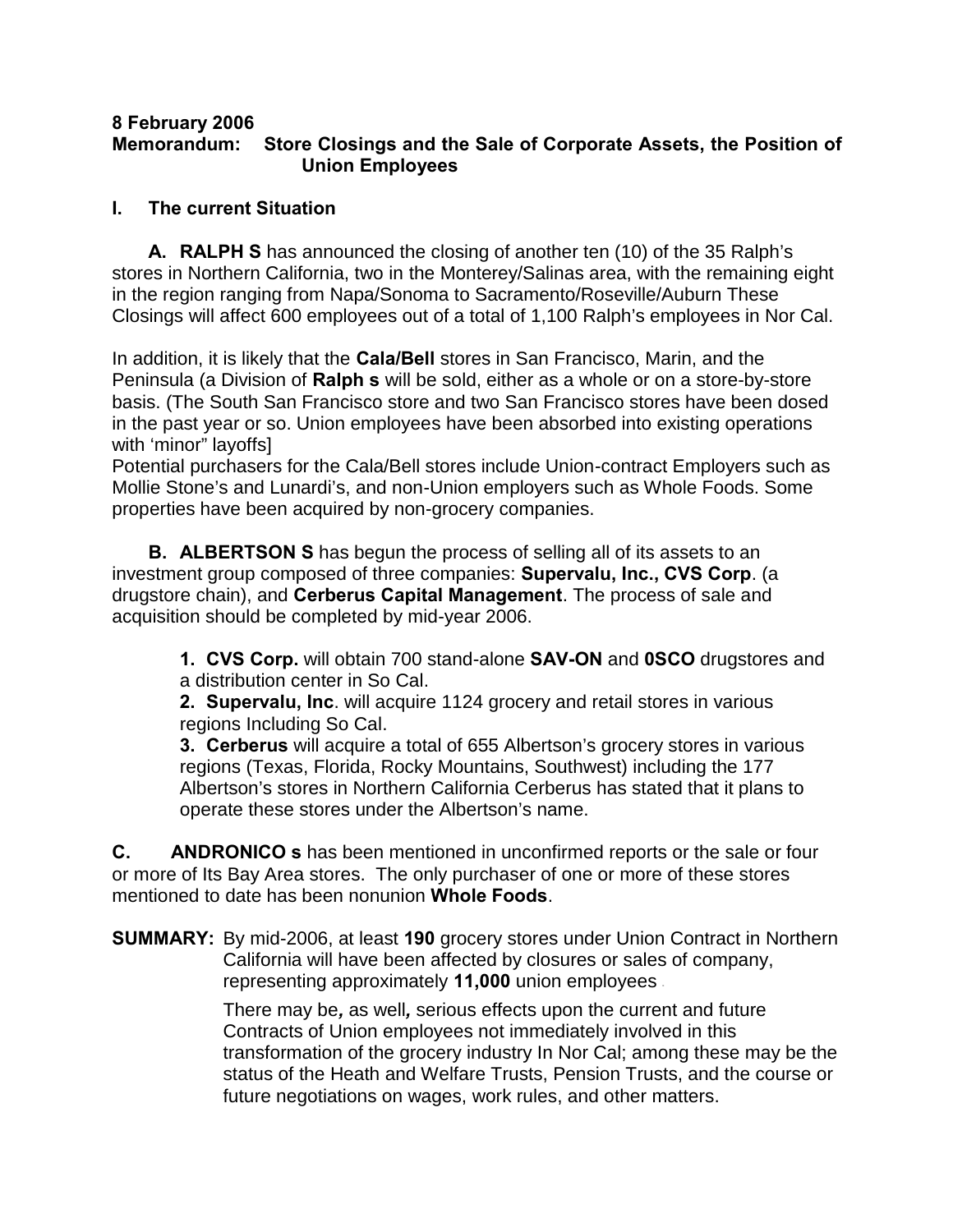## **II. Store Closings and Corporate Asset Acquisition: The Rights of Union Employees:**

**A. Employees without a Union Contract:** Employees of a company who works without a Union contract are subject to the predominance of the "at will" doctrine, which is the foundation of employment law in the US.

**1.** With the exceptions provided under other laws (Civil Rights Act, Title VII; the National Labor Relations Act; etc.) regarding discrimination, employees have no 'right" to a job to be hired, to continue employment, to avoid termination and discharge by an employer, including a new owner or employer.

**2.** Employees do have rights of notification of layoffs and plant closings under, and employers are limited by the Federal and California WARN acts. The applicable California law requires 60-day written notice at a layoff or plant closing to each employee (by mail or with their paycheck) by a company operation with 50 or more employees at a single site.

Certain California officials, Union officers in the Jurisdiction (If applicable), and the CEO of the local government affected must also be notified in written form

**3.** California employees have the right to Unemployment Insurance benefits should they meet the eligibility requirements (out of work due to no fault or their own; physically actively seeking work; ready to accept work) to an additional 13 weeks of Unemployment Insurance If the state unemployment rate is at or above 5%, and to continued Unemployment benefits under the California Training benefits Program (CTB) while attending an approved training/re-training program to acquire new Job skills.

**B. Employees under a Union Contract:** the same Employee rights and Employer limitations under the Federal and California WARN laws, as well as the California EDD/Unemployment rules also apply to Employees under a Union Contract.

In addition, there are further Employee rights and limits on a company's activity for Members of a Union working under a Union Contract.

**1. Closing and Union Contract:** In cases of a 'pure" store closing [for example, should a company's lease on a property run out and not be renewed or a company decides to close a store due to lack of profitability) Union employees have the right, under their Contract, to be absorbed into other stores of the same company, with layoffs or work-hour reductions, if necessary on the basis of company seniority, Should a company with a only single store close its business, this is not applicable. In either case, the NLRA requires the Employer to engage In "good faith" bargaining with the Union regarding the closure. Failure to do so could result in Unfair Labor Practice charges and findings against the company with the NLRB.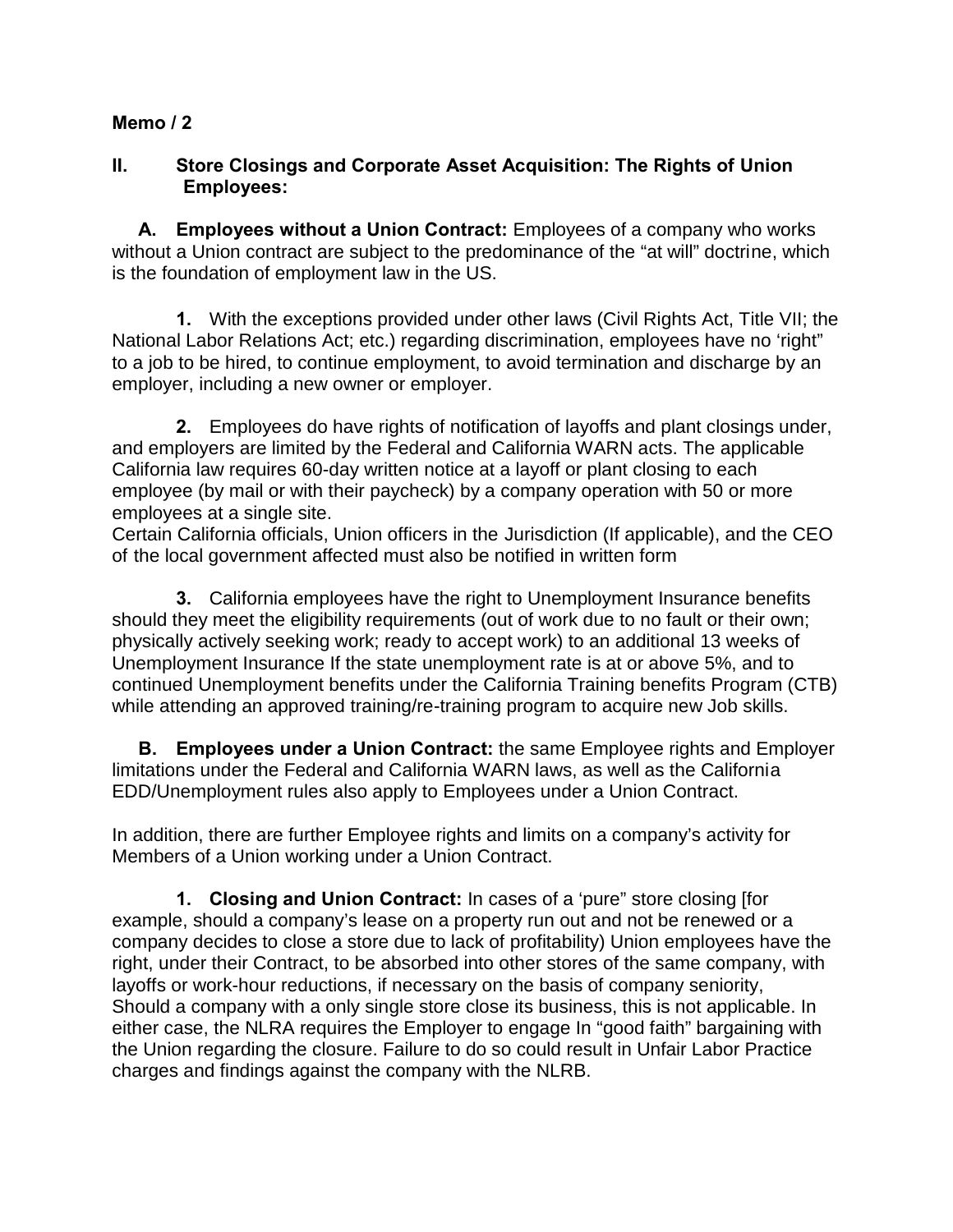**2. Closing and SaIe: The NLRA:** Under the National Labor Relations Act Section 8 (a) (5), a current Employer is required to engage in good Faith bargaining with a Union, regarding changes in the terms and conditions of employment deriving from the closing of a plant or worksite or the sale or company assets to another party. Failure to engage in such negotiations is an 'Unfair Labor Practice' and charges may be filed by the Union with the NLRB,

UFCW Local 99 in Arizona for example has proposed to Albertson's a successor employer clause including reasonable notification and Member/employee retention guarantees.

### **This is not to say that such bargaining will, by necessity, produce any agreement,**  merely that such good faith negotiation must occur.

**3. "Successor clauses"** Nor Cal UFCW contracts contain Successor employer clauses, which seek to maintain the terms and conditions of the current Contract under new Employer.

This "588 UFCW" clause reads: "This Agreement shall be binding upon the successors and assigns of the parties hereto. Except as set forth in Section 11 vacations, during the life of this Agreement, employee benefits provided for herein shall not be affected by the sale or transfer of the business for those employees **who are retained by a new Employer for a period of more than sixty (60) calendar days.** For employees who choose to be employed by such new owner, such sixty (60) calenday-day period shall be considered a probationary period during which time employees may be terminated without recourse to the grievance procedure, unless such termination is in violation of Section 2 Employment and Union Membership, Subsection 2.4.2, or Section 3 Discharge and Layoff, Subsection 3.1, of this Agreement."

### **a.** The clauses of these contracts **do not provide for a guarantee of Member's retention as Employees under new ownership.**

Under this "successor employer" clause, a current Member Is considered a new Employee with a 60-day probation period during which the Employee may be terminated for any reason, without recourse to the Grievance/Arbitration process, excepting those which might violate laws against discrimination (e.g., Civil Rights Act, Title VII; the NLRA; ADA; etc.)

From the other perspective, successor owners have no legal obligation to hire existing Employees, including Union members; they may hire or maintain the employment of some, all, or none.

In this situation, a distinction is to be made between the continuation of the current Contract on the one hand, and the retention or current Employees/Members who have been at work under that Contract, on the other hand.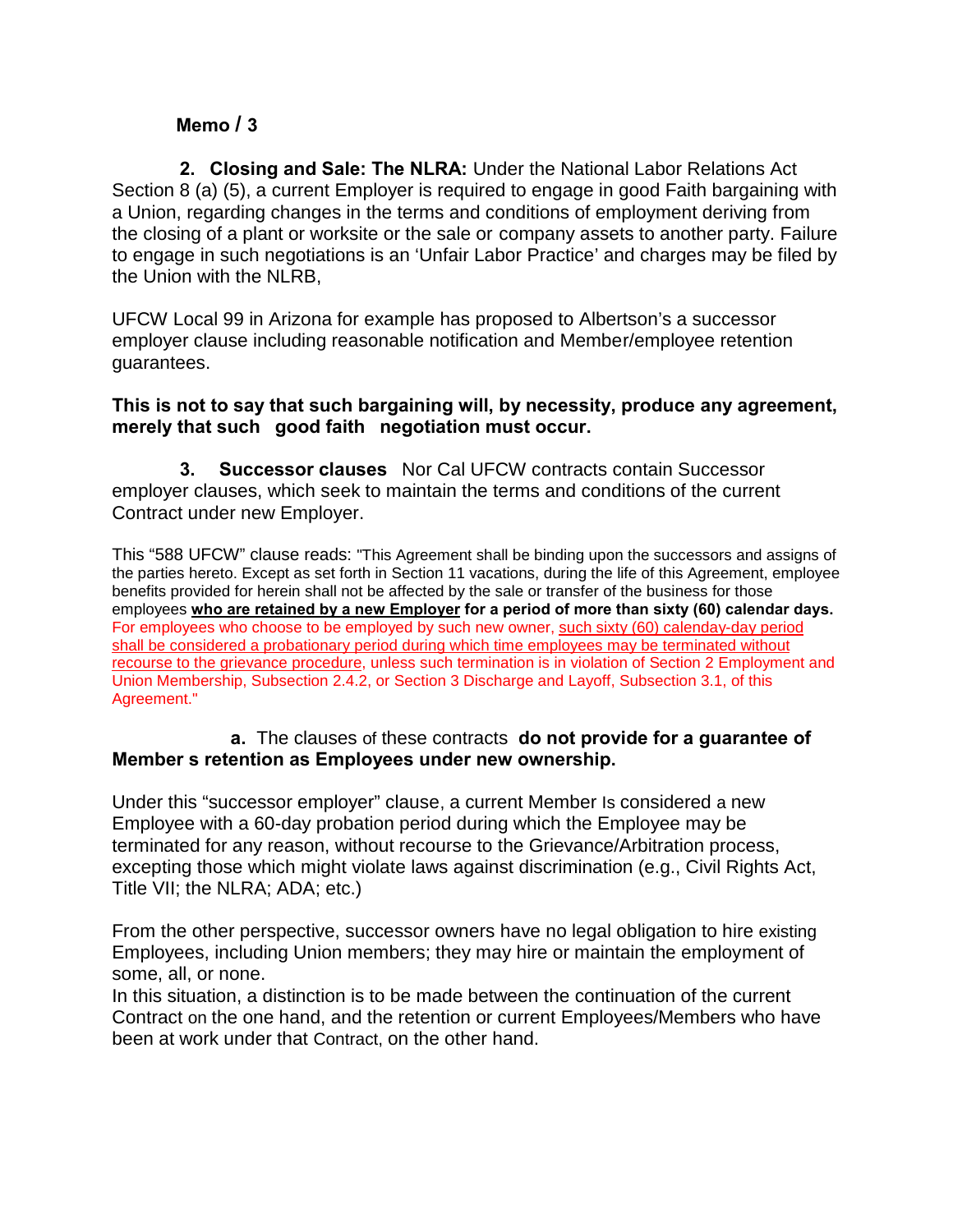It Is possible that, under certain circumstances, an existing Contract could be maintained if the Union and the successor employer agree, even while current Employees/Members are, or have been discharged and replaced.

3. A "successor employer" clause is binding on the company selling the business or assets **but not necessarily legally binding on the purchaser, i.e. the successor employer.**

For the successor, there right be delay and expense while waiting for arbitration and/or litigation between the Union and the selling Employer but with an uncertain outcome for the Employee/Members of the Union.

# **4. The National Labor Relations Act and successor employers:**

For a company that purchases and assumes the operations of another company, there are three primary directions it may take regarding its Union employees.

**a.** The new owners may discharge the Union employees of the previous owner, under the "at will" doctrine of employment, replacing them with a non-Union workforce.

This would require the Union to undertake a campaign, under the terms of the National Labor Relations Act, to organize the new workforce and win recognition of the Union as the collective bargaining agent and, then, to bargain with the Employer for a Contract **which would not necessarily be identical to the previously existing Contract.**

**b.** The new Employer may maintain all or part of the existing Union workforce and undertake bargaining with the Union under the NLRA successorship" rules.

These rules mandate that the successor employer negotiate in "good faith" with the Union regarding the terms and conditions of employment **but do not require that an existing Contract be maintained**. In consequence, the Union would be required to undertake a campaign similar to any other Contract campaign.

**c.** The successor employer may voluntarily adopt the existing Contract or, under the NLRA, If It is found by the NLRA to be an "alter ego" or the prior owner (i.e. when the selling company and the purchasing company are found by the Board to have substantially the same management, business purposes, operations, equipment, customers and ownership), it may be compelled to assume the existing Contract.

This process of "alter ego" determination is, or could be, of some duration requiring time, determination and expense by the Union while it seek remedy under the law.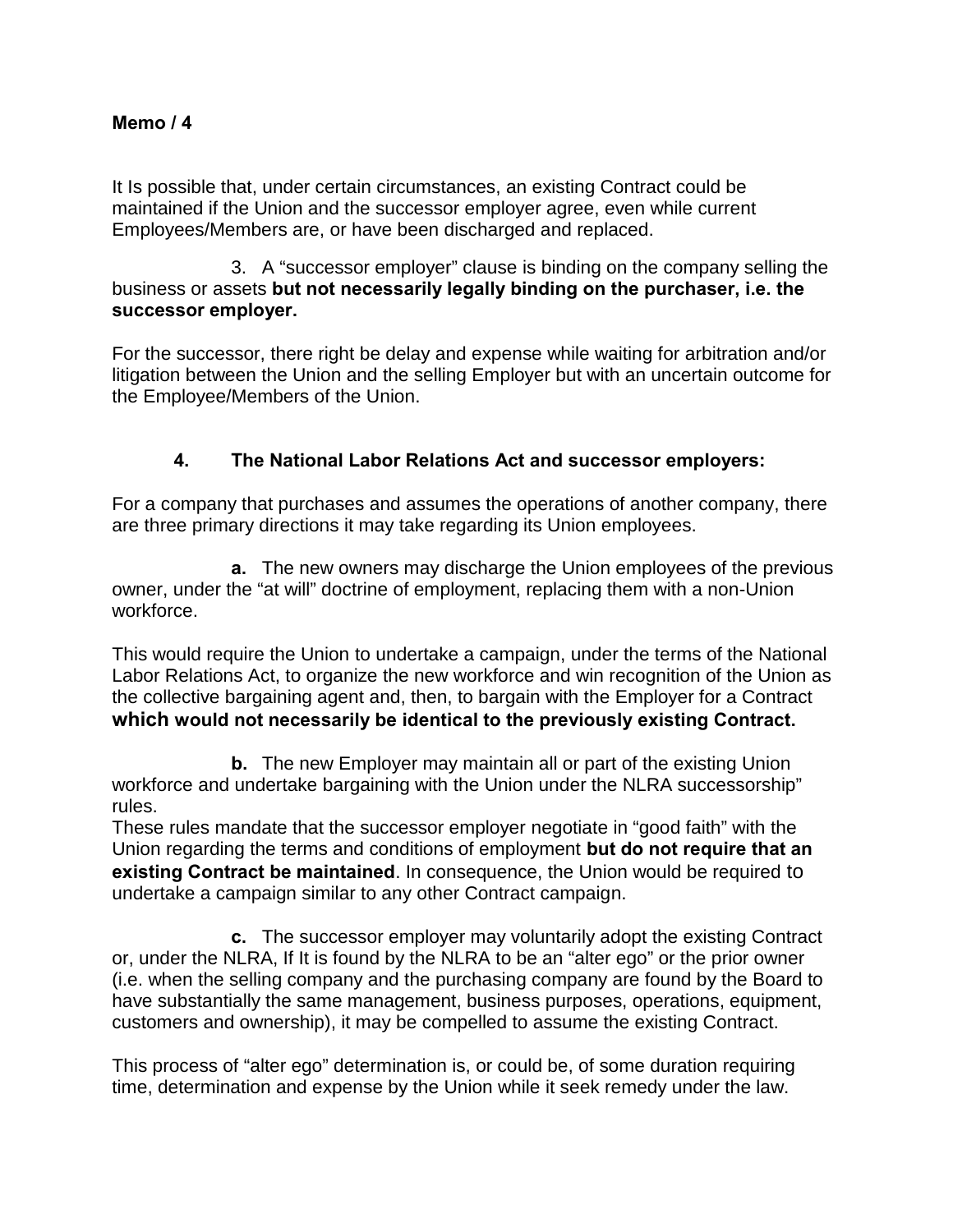**5. Worker Retention Laws:** Based in part on public sector ordinances the City of Los Angeles has enacted a Grocery Worker Retention Ordinance which will go into effect on 13 February 2006

The Ordinance mandates that a successor employer for grocery stores larger than 15000 square feet: retain current employees For a period 90 days past the legal assumption of operations, maintain a list of all current employees reduce hours and enact layoffs, if necessary, on the basis or seniority, and hire new employees from the list of current (prior Owner) employees.

For employees currently under a Union Contract, this would retain a Union workforce but not by necessity affect the NLRA requirement for a successor employer to bargain with the Union in good faith" for a Contract which might or might not be identical to the previous Contract.

Additionally, there will certainly be legal challenges to this and other such Ordinances, which may delay their implementation or, conceivably overturn such mandates

# **III. Summary and Conclusions: the Position of Union Grocery Employees**

Union employees in the retail grocery industry In Northern California:

- **>** the right to 60-day notification in most cases
- **>** the right to Unemployment insurance benefits and retraining benefits under California eligibility rules
- **>** the right to bargain regarding store closures, single-and multi-store **Companies**
- **>** the right to maintain employment with a multi-store company that, while some closing stores, remains under Union Contract in its remaining stores; based on seniority with the company
- **>** the right to bargain with a company that is selling some or all of its stores
- **>** the right to organize for collective bargaining with a successor company that refuses to negotiate a Union Contract
- **>** the right to bargain with a successor company that recognizes the Union but refuses to accept the current Union Contract
- **>** the right to file Unfair Labor Practice charges, through the Union, with the National Labor Relations Board for the remedy of violations of the National Labor Relations Act relating to successor employers